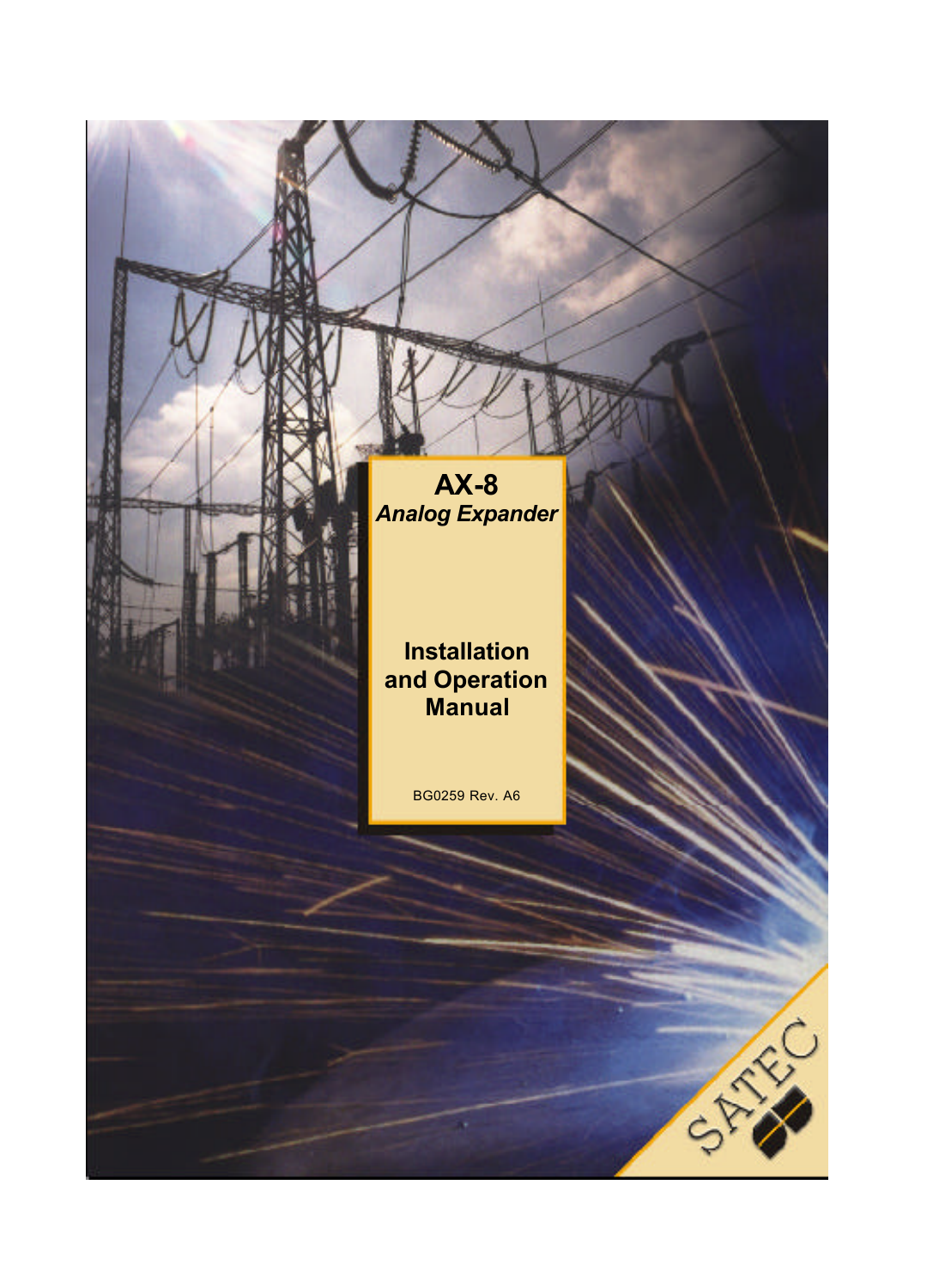# *AX-8 Analog Expander*



# *Installation and Operation Manual*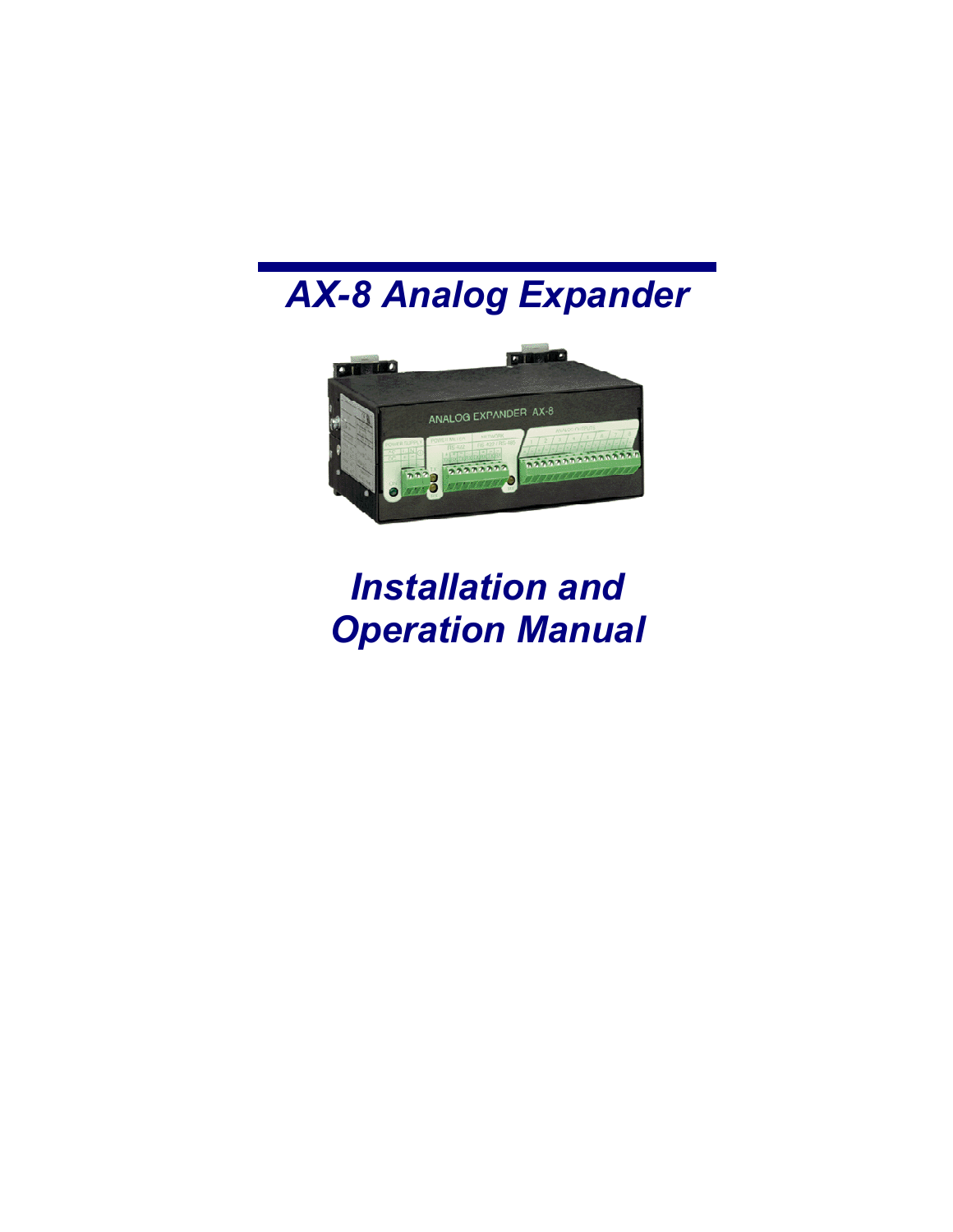#### LIMITED WARRANTY

The manufacturer offers the customer a 24-month functional warranty on the instrument for faulty workmanship or parts from date of dispatch from the distributor. In all cases, this warranty is valid for 36 months from the date of production. This warranty is on a return to factory basis.

The manufacturer does not accept liability for any damage caused by instrument malfunction. The manufacturer accepts no responsibility for the suitability of the instrument to the application for which it was purchased.

Failure to install, set up or operate the instrument according to the instructions herein will void the warranty.

Your instrument may be opened only by a duly authorized representative of the manufacturer. The unit should only be opened in a fully anti-static environment. Failure to do so may damage the electronic components and will void the warranty.

#### **NOTE**

The greatest care has been taken to manufacture and calibrate your equipment. However, these instructions do not cover all possible contingencies that may arise during installation, operation or maintenance, and all details and variations of this equipment are not covered by these instructions.

For additional information regarding installation, operation or maintenance of this equipment, contact the manufacturer or your local representative or distributor.

#### **IMPORTANT**

- ) **Ensure** that all incoming AC power and other power sources are turned OFF before performing any work on the unit. Failure to do so may result in serious or even fatal injury and/or equipment damage.
- **Before** connecting the unit to the power source, check the label on the rear to ensure that your unit is equipped with the appropriate power supply.
- ) **Do not** connect the unit to a power source if it is damaged.
- <sup> $F$  **Do not** expose the unit to rain or moisture.</sup>
- **Read this manual** thoroughly before connecting the unit.

### **Table of Contents**

| 2.2 Changing the Communication Parameters (Firmware Version 0.10) 3 |  |
|---------------------------------------------------------------------|--|
|                                                                     |  |
|                                                                     |  |
|                                                                     |  |
|                                                                     |  |
|                                                                     |  |
|                                                                     |  |
|                                                                     |  |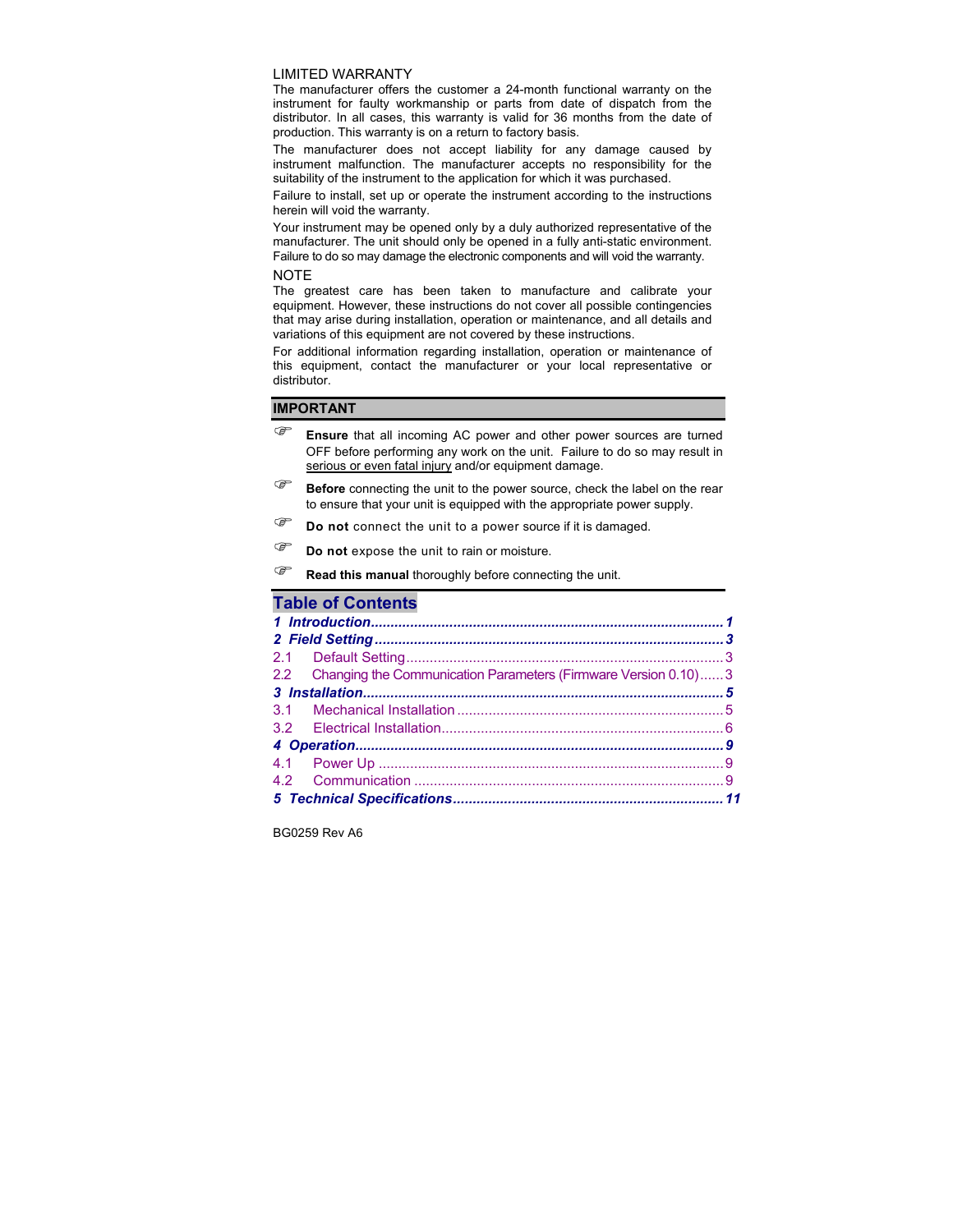# <span id="page-3-0"></span>**1 Introduction**

The AX-8 Analog Expander is an instrument that enables Powermeters to interface with other devices that require analog signals. The AX-8 can be connected to any Powermeter equipped with an RS-422 communication port and analog expander option.

The AX-8 provides up to 8 analog outputs. Two units can be connected in sequence, providing as many as 16 analog outputs with use of one Powermeter<sup>1</sup>. For information on analog output and analog expander setup and connections, refer to the Installation and Operation Manual of the specific Powermeter.

### **Features**

l

*Accuracy* - The AX-8 provides 8 or 9 bit resolution on each analog output. Output values on all channels are updated continuously at a rate of 0.3 to 0.5 seconds, depending on the speed of communication (baud rate).

*Flexibility* - The analog outputs are provided with **current output options** of 0-20 mA and 4-20 mA, 0-1 mA and ±1 mA , and **voltage output options** of 0-10V DC and ±10V DC. Depending on the specific model of Powermeter, a wide range of output values are user-selectable, from the Powermeter front panel or via communications software.

*Installation* - DIN rail or wall mounting. No auxiliary power supply is required; an internal switching power supply with a wide AC/DC range is provided.

*Communications* - The AX-8 is connected to the Powermeter using a twisted pair cable via the RS-422 port, using ASCII, Modbus or DNP3.0 protocols. This allows communication over a distance of up to 1000 meters at a baud rate of up to 19,200 bps. Installation of the AX-8 does not interfere with the inclusion of the Powermeter in a communication network (RS-422 or RS-485) of up to 31 Powermeters.

*Figure 1-1* shows a typical communication network with two AX-8 expanders.

 $1$  If your Powermeter supports 7 (14) channels, then the AX-8 will also provide 7 (14) channels.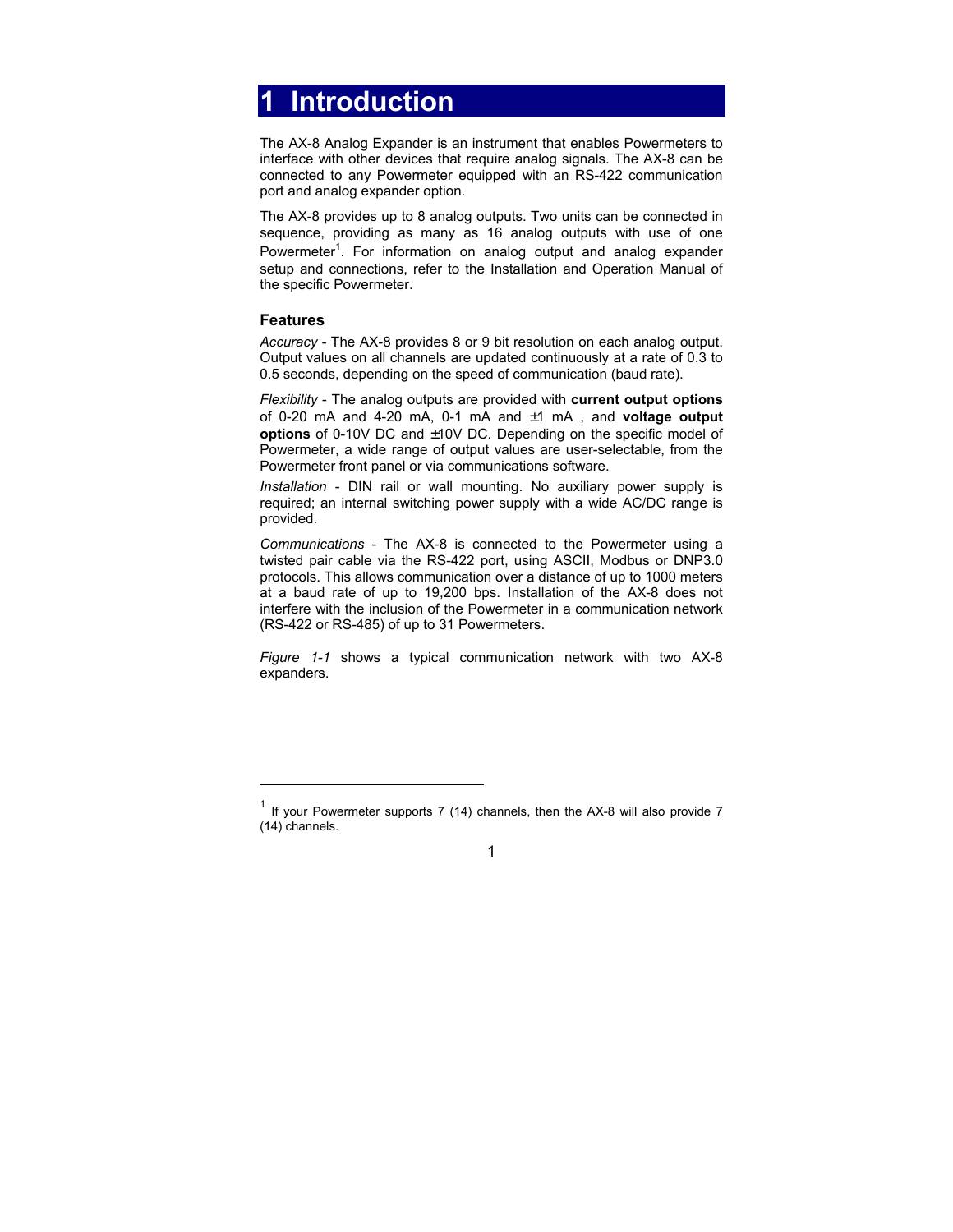

*Figure 1-1* AX-8 Analog Expanders in a Typical Communication Network



*Figure 2-2* AX-8 Dimensions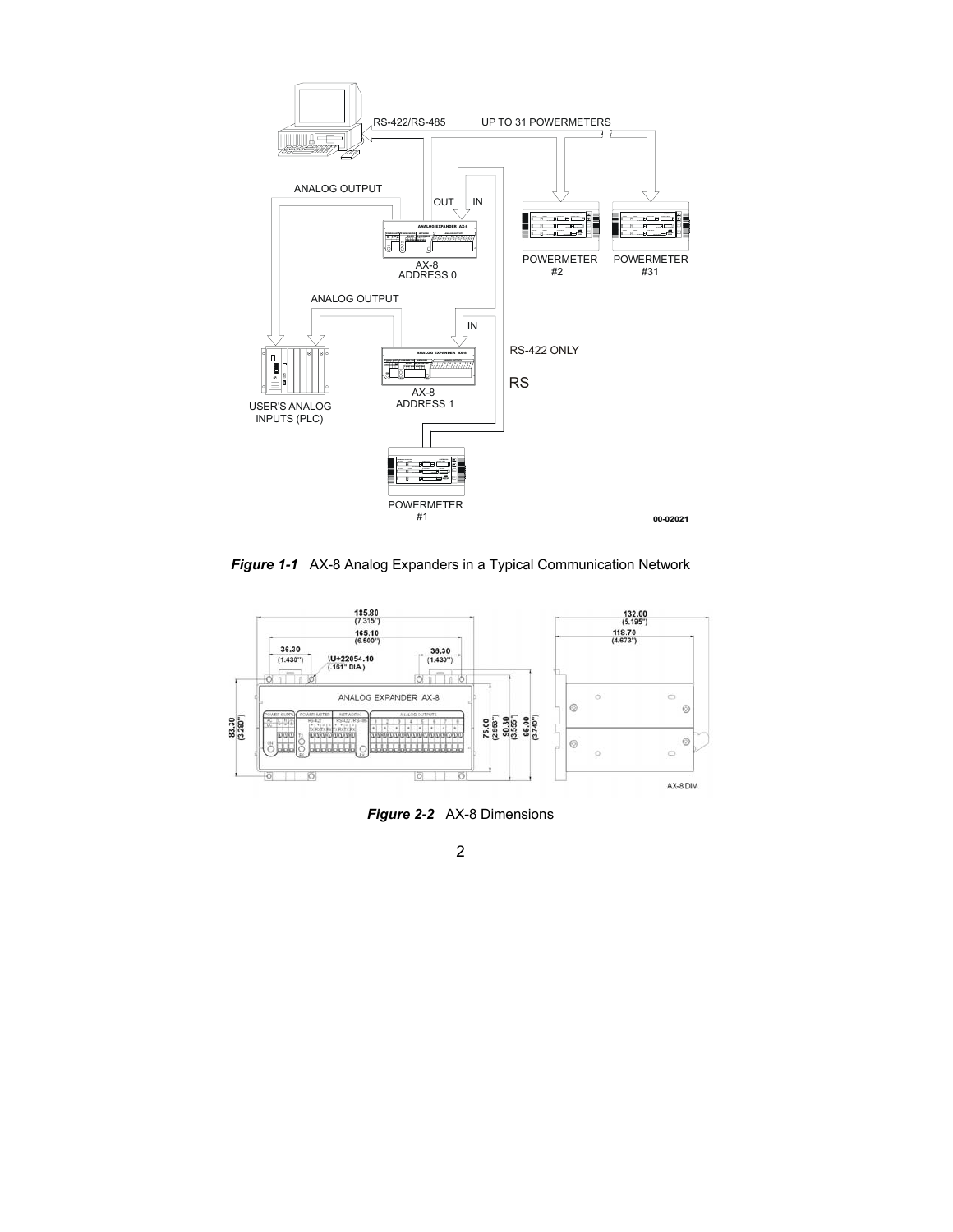# <span id="page-5-0"></span>**2 Field Setting**

# **2.1 Default Setting**

l

The Analog Expander is set by the dip switches S1 and S2 on the PCB located inside the AX-8 case. The default setting is as follows:

| Expander address<br>Analog output range |              | $\mathsf{O}^{\mathrm{T}}$<br>factory set as per order |  |
|-----------------------------------------|--------------|-------------------------------------------------------|--|
| Protocol                                | <b>ASCII</b> |                                                       |  |
| Data format                             |              | 8N (8 bit, no parity)                                 |  |
| Baud rate                               |              | 9600 bps                                              |  |

If you require a change to this setting, open the case as per *Sections 2.2 - 2.4* below and change the setting.

### **2.2 Changing the Communication Parameters** (Firmware Version 0.10)

1. Disassemble the AX-8 case: remove the 8 screws from the outside of the case and take off the rear cover.



- 2. Set the DIP switches on the PCB (see *Figure 2-1*) as shown in *Tables 2-1* and *2-2* below.
- 3. Re-assemble the case: put the rear cover back on, insert and tighten the 8 screws.

 $1$  This address allows use of up to 7 or 8 analog outputs, according to the analog output setup in the Powermeter. Use of additional outputs from one Powermeter requires installation of an additional AX-8 unit with address '1'.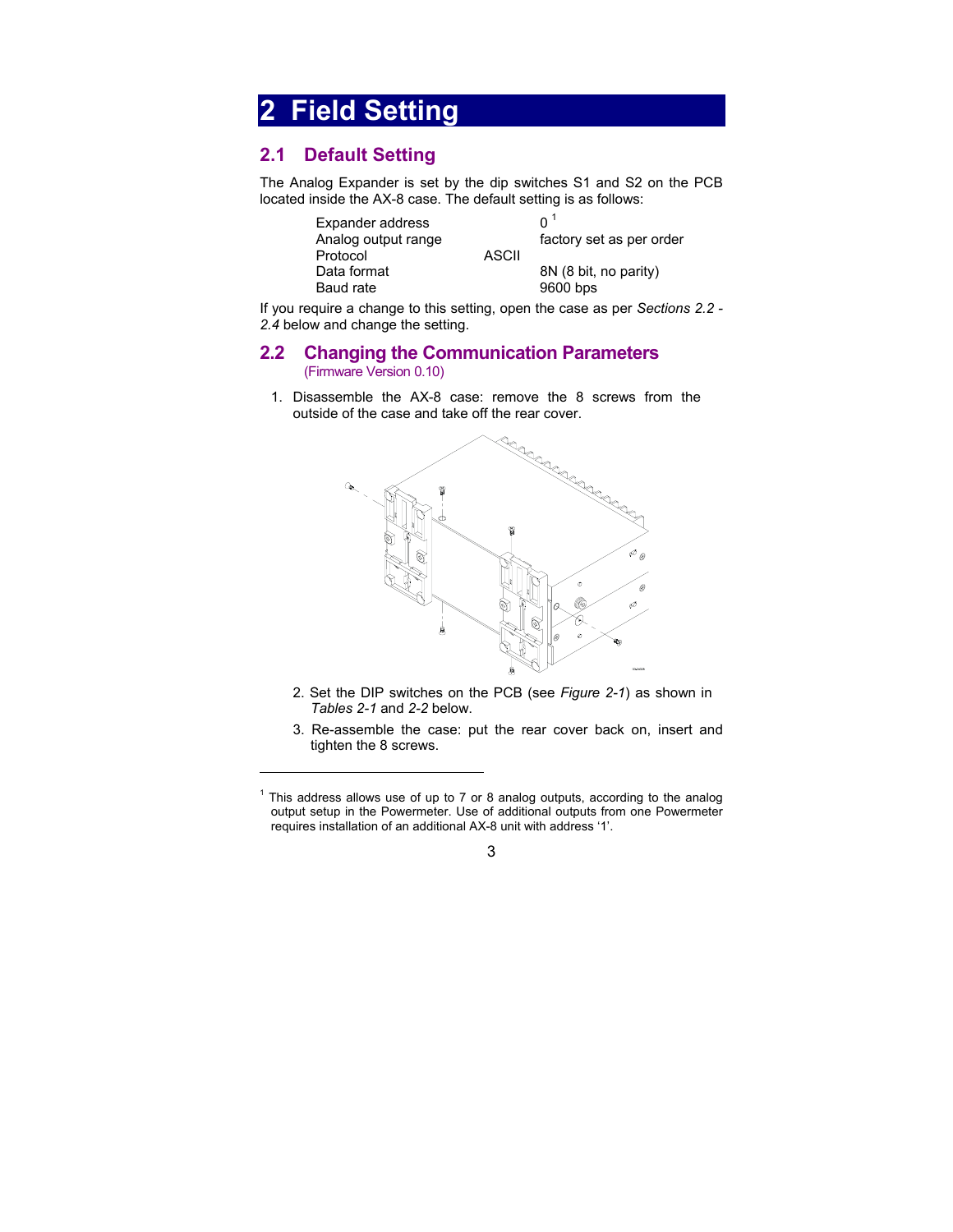

*Figure 2-1* Location of Dip Switches on AX-8 PCB

**Table 2-1** DIP Switch S1\* = default

| AX-8 Option      | SW <sub>1</sub> | SW <sub>2</sub> | SW <sub>3</sub> | SW <sub>4</sub> | SW <sub>5</sub> | SW <sub>8</sub><br>SW <sub>6</sub><br>SW7 |
|------------------|-----------------|-----------------|-----------------|-----------------|-----------------|-------------------------------------------|
|                  | Addr0           | Addr1           | Addr 2          | N/A             | N/A             | <b>Factory Set</b>                        |
| Address 0        | <b>OFF</b>      | <b>OFF</b>      | <b>OFF</b>      |                 |                 |                                           |
| <b>Address 1</b> | ON              | <b>OFF</b>      | <b>OFF</b>      |                 |                 |                                           |
| <b>Address 2</b> | <b>OFF</b>      | ON              | <b>OFF</b>      |                 |                 |                                           |
| <b>Address 3</b> | ON              | ON              | <b>OFF</b>      |                 |                 |                                           |
| <b>Address 4</b> | <b>OFF</b>      | <b>OFF</b>      | ON              |                 |                 |                                           |
| <b>Address 5</b> | ON              | <b>OFF</b>      | ON              |                 |                 |                                           |
| Address 6        | <b>OFF</b>      | ON              | ON              |                 |                 |                                           |
| <b>Address 7</b> | ON              | ON              | ON              |                 |                 |                                           |

**Table 2-2** DIP Switch S2 (Serial Port) \* = default

| AX-8 Option                         | SW <sub>1</sub> | SW <sub>2</sub> | SW3    | SW <sub>4</sub> | SW <sub>5</sub> | SW <sub>6</sub> | SW7           | SW8           |
|-------------------------------------|-----------------|-----------------|--------|-----------------|-----------------|-----------------|---------------|---------------|
|                                     |                 |                 |        |                 |                 |                 |               |               |
|                                     | Mode            | Data            | Parity | N/A             | <b>Baud 0</b>   | <b>Baud 1</b>   | <b>Baud 2</b> | <b>Baud 3</b> |
| <b>ASCII mode</b>                   | <b>OFF</b>      |                 |        |                 |                 |                 |               |               |
| <b>Binary mode</b><br>(transparent) | ON              |                 |        |                 |                 |                 |               |               |
| 7 bit/Even parity                   |                 | <b>OFF</b>      | ON     |                 |                 |                 |               |               |
| 8 bit/No parity                     | <b>ON</b>       | OFF             |        |                 |                 |                 |               |               |
| 8 bit/Even parity                   |                 | ON              | ON     |                 |                 |                 |               |               |
| 110 baud                            |                 |                 |        |                 | <b>OFF</b>      | <b>OFF</b>      | <b>OFF</b>    | <b>OFF</b>    |
| 300 baud                            |                 |                 |        |                 | ON              | <b>OFF</b>      | <b>OFF</b>    | <b>OFF</b>    |
| 600 baud                            |                 |                 |        |                 | <b>OFF</b>      | ON              | <b>OFF</b>    | <b>OFF</b>    |
| <b>1200 baud</b>                    |                 |                 |        |                 | ON              | ON              | <b>OFF</b>    | <b>OFF</b>    |
| <b>2400 baud</b>                    |                 |                 |        |                 | <b>OFF</b>      | <b>OFF</b>      | ON            | <b>OFF</b>    |
| 4800 baud                           |                 |                 |        |                 | ON              | <b>OFF</b>      | ON            | <b>OFF</b>    |
| 9600 baud                           |                 |                 |        |                 | <b>OFF</b>      | ON              | ON            | <b>OFF</b>    |
| 19200 baud                          |                 |                 |        |                 | ON              | <b>ON</b>       | ON            | <b>OFF</b>    |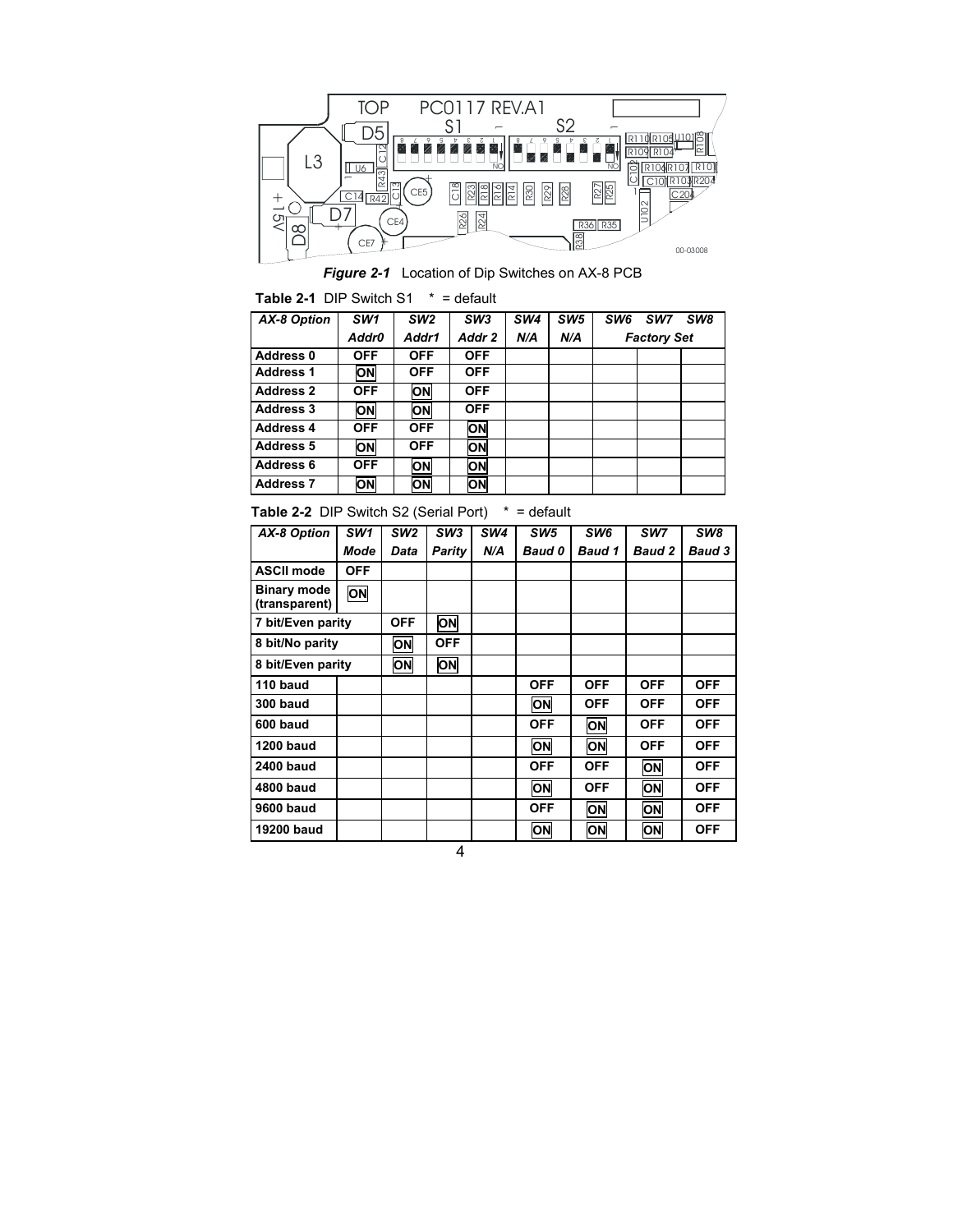# <span id="page-7-0"></span>**3 Installation**

# **3.1 Mechanical Installation**

The AX-8 should be mounted in a dirt-free environment away from heat sources and high electrical fields. Mounting may be either standard DIN rail or wall mount. Only front access is required for wiring.



*Figure 3-1* Standard DIN Rail Mounting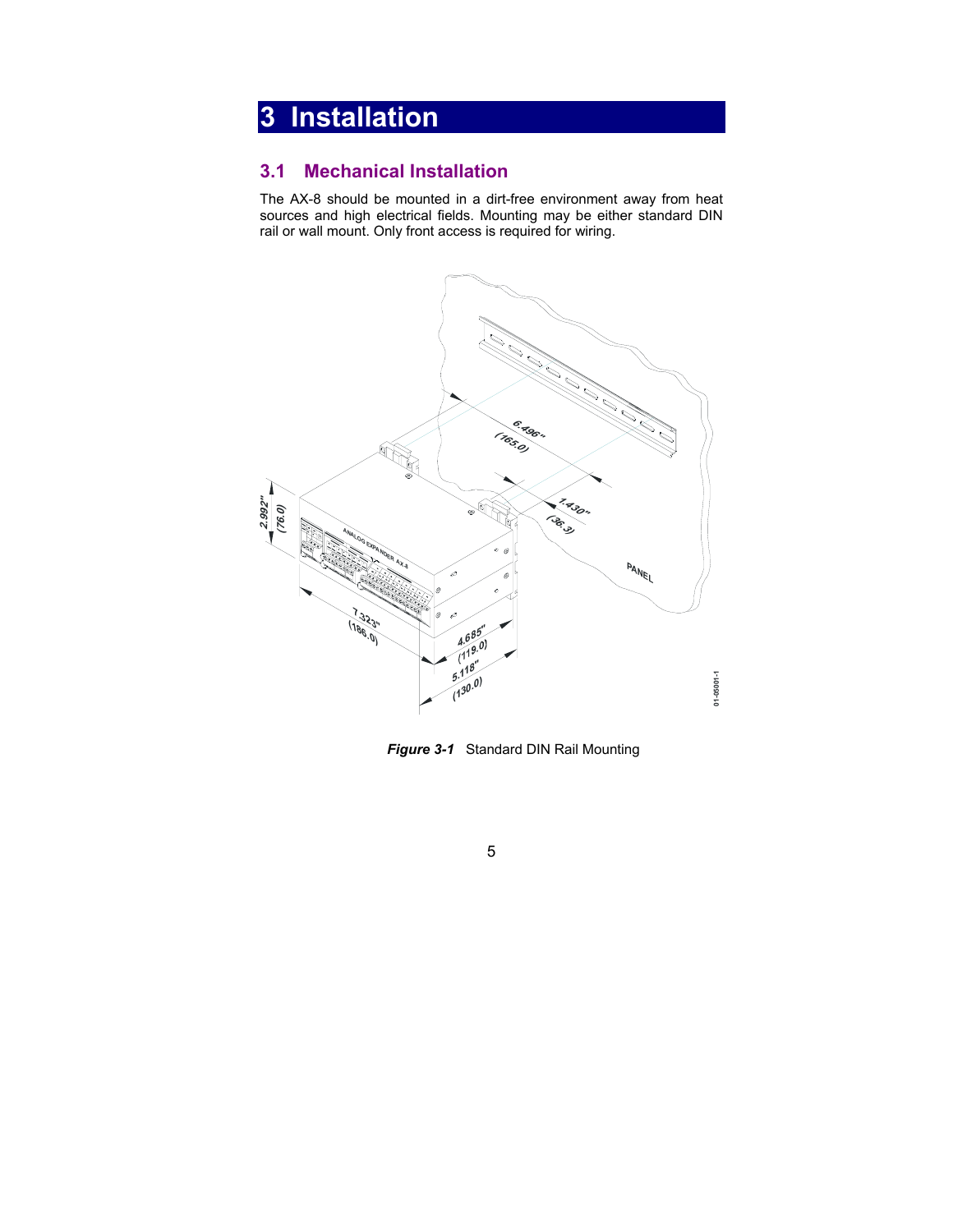<span id="page-8-0"></span>

*Figure 3-2* Wall Mounting

# **3.2 Electrical Installation**

For AX-8 connections to the power supply, communications and analog outputs, see *Figures 3-3* (RS-422 network) or *3-4* (RS-485 network).

#### **IMPORTANT: It is recommended to solder the wire ends before attaching them to the connectors.**

#### **Power Supply**

Use a dedicated breaker from a proper power source, from which the unit can be turned off. All AX-8 analog outputs are provided with an internal power supply; no external power supply for analog outputs is required.

#### **Communications**

The AX-8 is connected on one side to the Powermeter via the RS-422 input, and from the other side, to the multi-drop communication network via the RS422 or RS-485 output, using the ASCII, Modbus or DNP3.0 protocol.

Communications may be over a distance of up to 1000 meters and at a baud rate of up to 19,200 bps. A twisted pair cable of 0.33mm<sup>2</sup>/22AWG is recommended.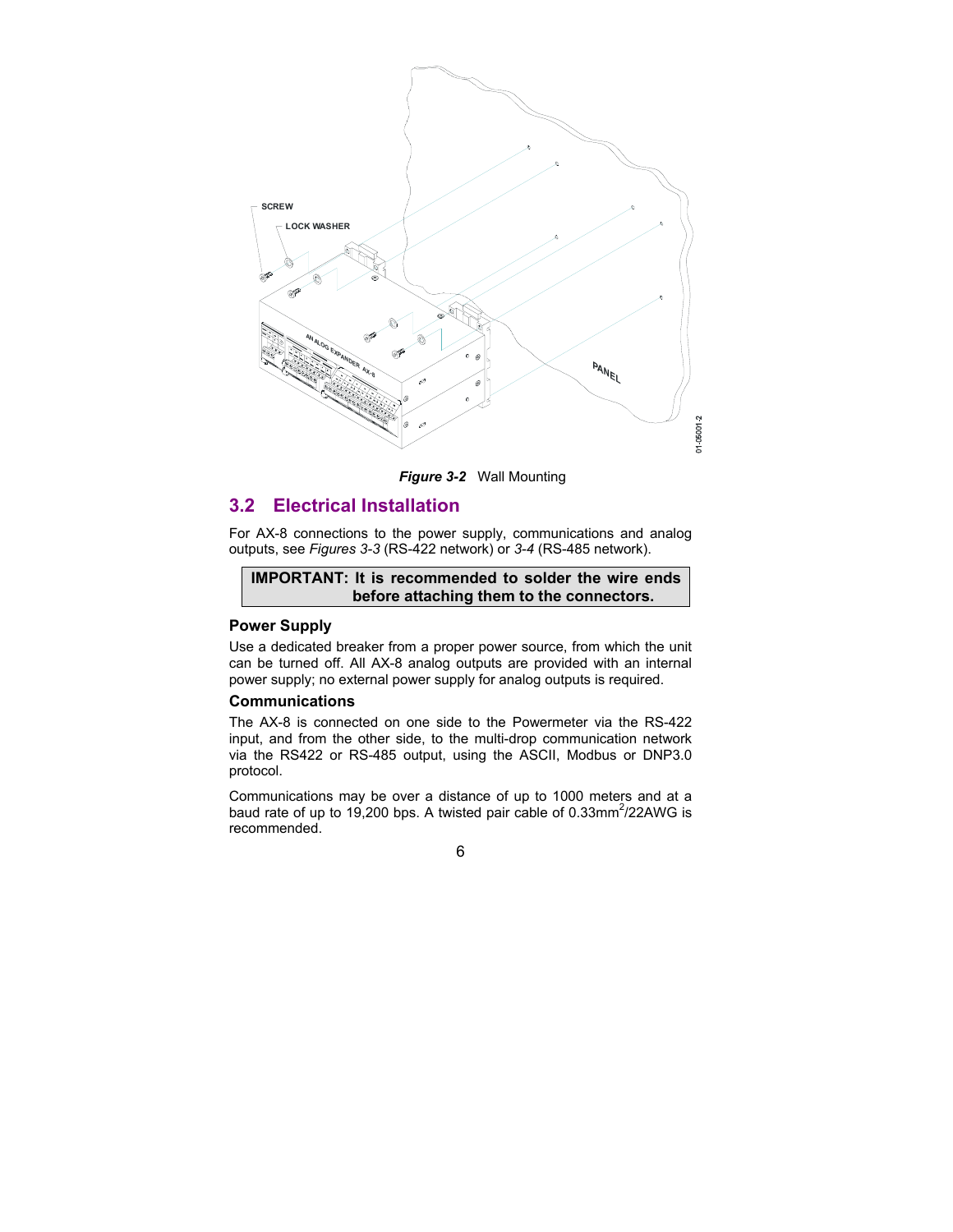### **Analog Output Options**

Current output options Voltage output options

0-20mA,  $4-20$ mA 0-10V DC and  $\pm$ 10V DC

0-1mA, ±1mA

Loads must be connected to analog outputs 1-8 according to their polarity.





) **Be sure that all incoming AC power and other power sources are turned OFF before performing any connections.**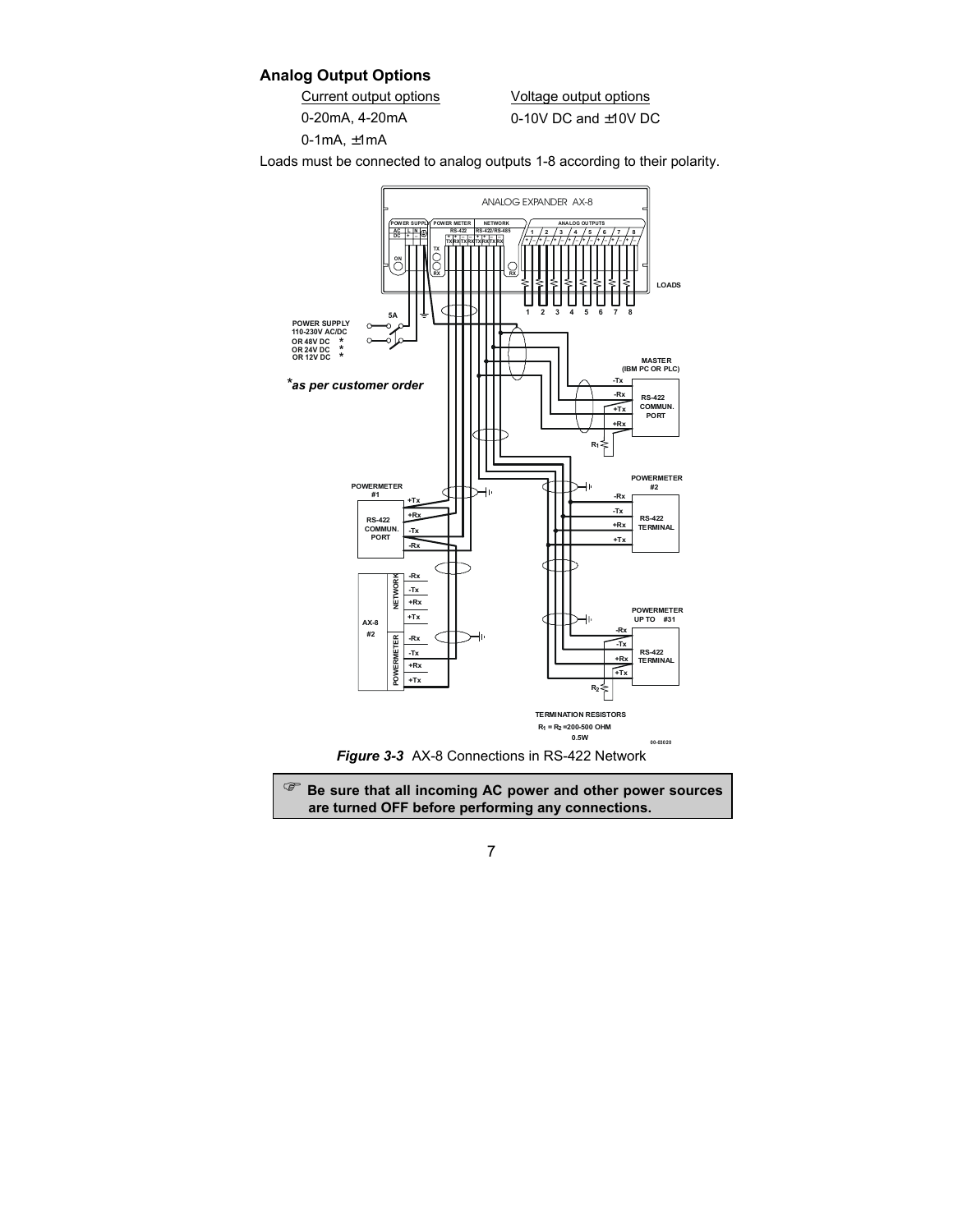



) **Be sure that all incoming AC power and other power sources are turned OFF before performing any connections.**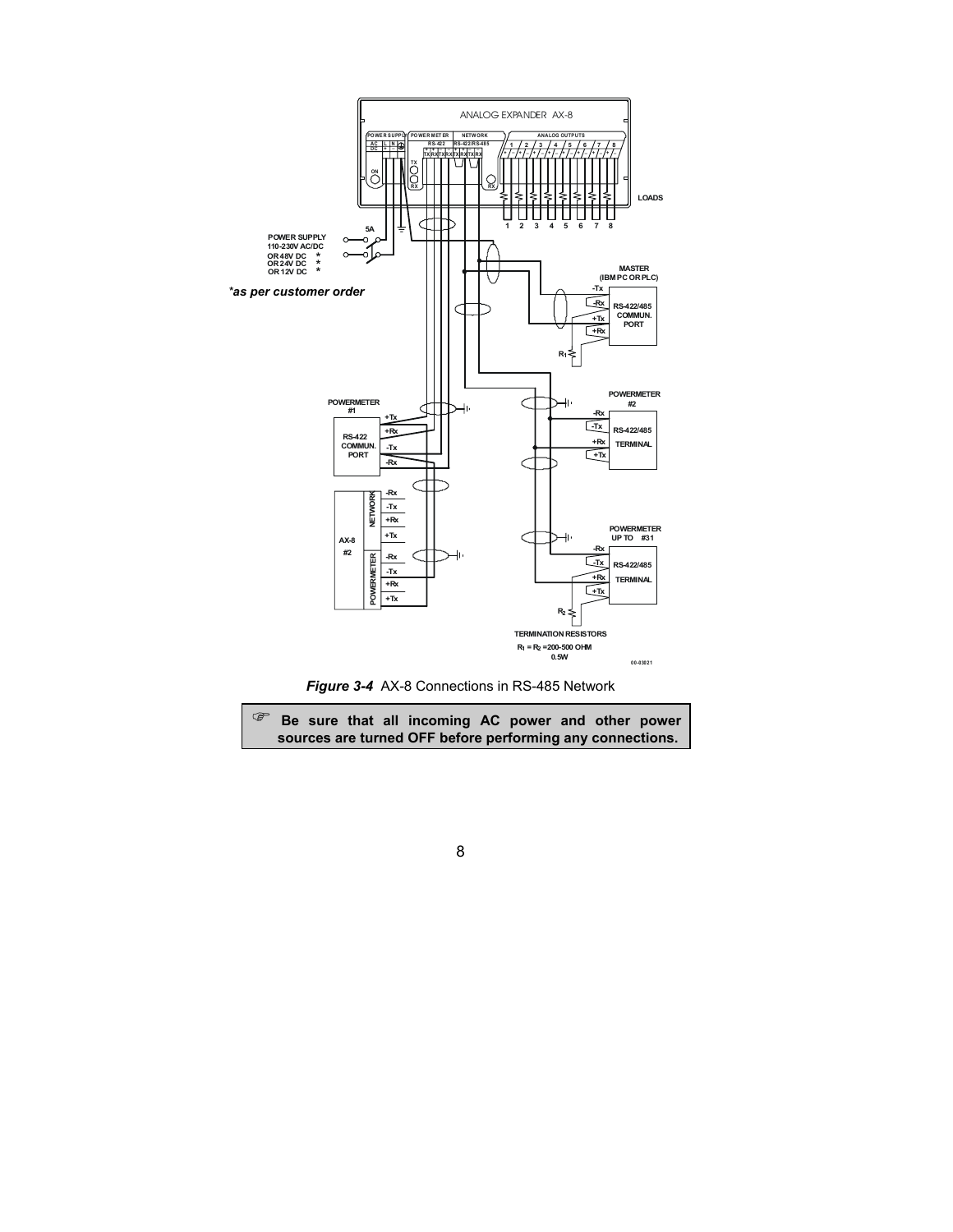# <span id="page-11-0"></span> **4 Operation**

Refer to the Installation and Operation Manual of the specific Powermeter for instructions on Analog Expander and communication parameters setup.

# **4.1 Power Up**

Close the power feed breaker; the 'ON' LED will light up.

## **4.2 Communication**

When you program your powermeter to output data to external analog outputs, the powermeter periodically updates the AX-8 analog outputs (each 300-500 ms) via the pair of wires on the RS-422 communications link used for transmitting data. At that time, the transmission (output) line of the AX-8 is disconnected from the external network, while the receive line is directly connected to the powermeter port so that the instrument is constantly 'listening' to the network.

When data is requested from the powermeter by a master computer (or controller), the powermeter instructs the AX-8 to switch the transmission line to the external network, and then sends the response. After the response message is sent out, the transmission line is disconnected from the network and the powermeter continues updating the AX-8 outputs.

The AX-8 can work with different ASCII and non-ASCII network protocols. If you use an ASCII communications protocol, set the switch #1 on the DIP switch block S2 to OFF in order to put the AX-8 into ASCII mode. The ASCII message frame should be ended with two characters CR/LF (ASCII 13 and 10). If you are using non-ASCII communications protocol such as Modbus or DNP 3.0, set the switch #1 on the DIP switch block S2 to ON to put the AX-8 into binary (transparent) mode. In this event, the AX-8 will not decode the message frame and the transmission line is disconnected in 3.5 character time after the response message is sent out.

### **Indicator LEDs**

The AX-8 is provided with a single Rx LED (network indication) and a pair of Rx-Tx LEDs (Powermeter indication) which operate as shown in *Figure 4-1*: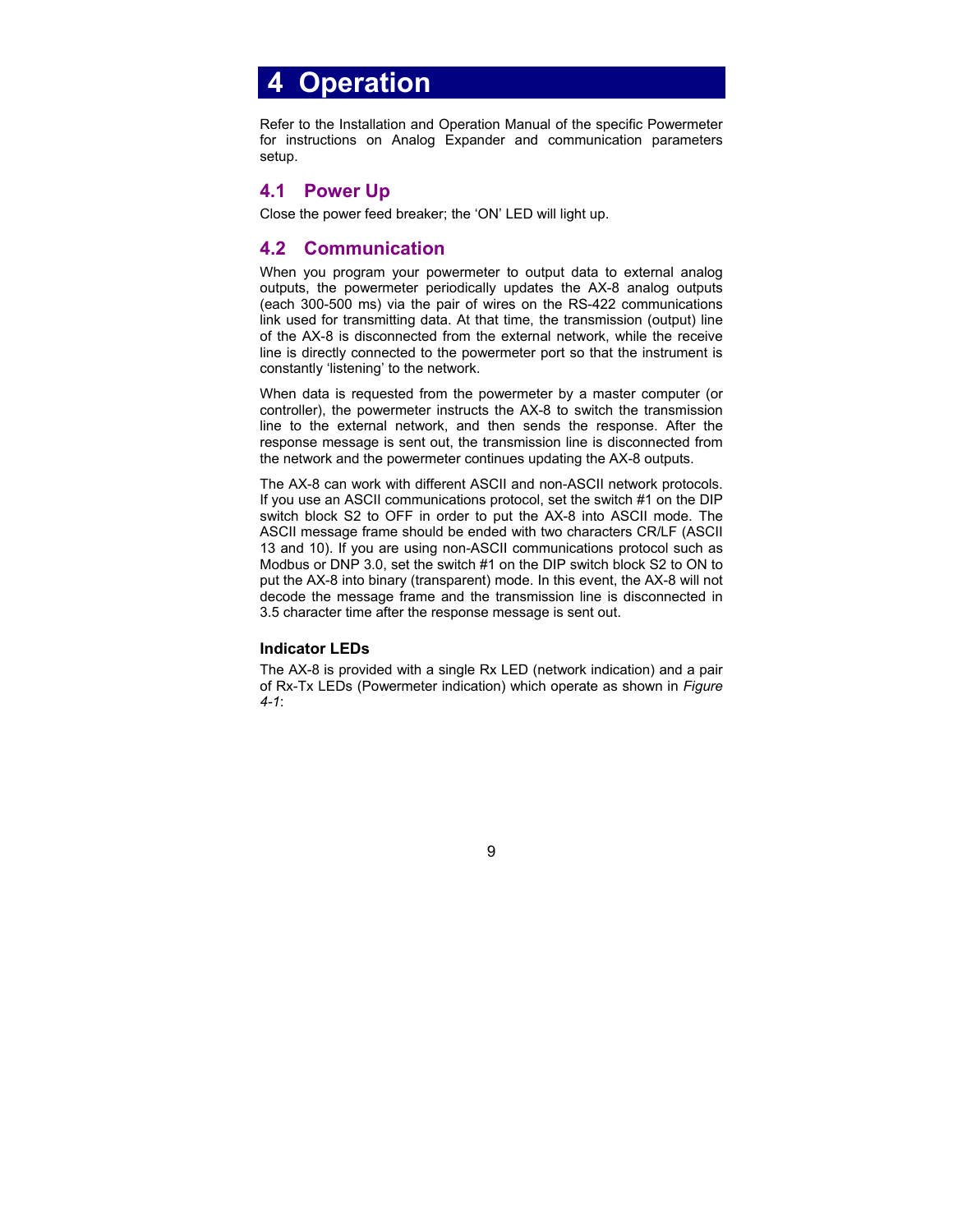| <b>Transmission Status</b>   | <b>LED Indication</b>                          |  |  |
|------------------------------|------------------------------------------------|--|--|
| no transmission              | no LEDs lit up                                 |  |  |
| Powermeter to AX-8           | single $Rx$ LED ('1' in Figure 4-1)<br>flashes |  |  |
| RS-422: master to Powermeter | Powermeter Tx LED ('2') flashes                |  |  |
| Powermeter to master         | Powermeter Rx LED ('3') flashes                |  |  |
| RS-485: master to Powermeter | Powermeter Rx and Tx LEDs flash                |  |  |
| Powermeter to master         |                                                |  |  |



*Figure 4-1*Detail of Communication LEDs on AX-8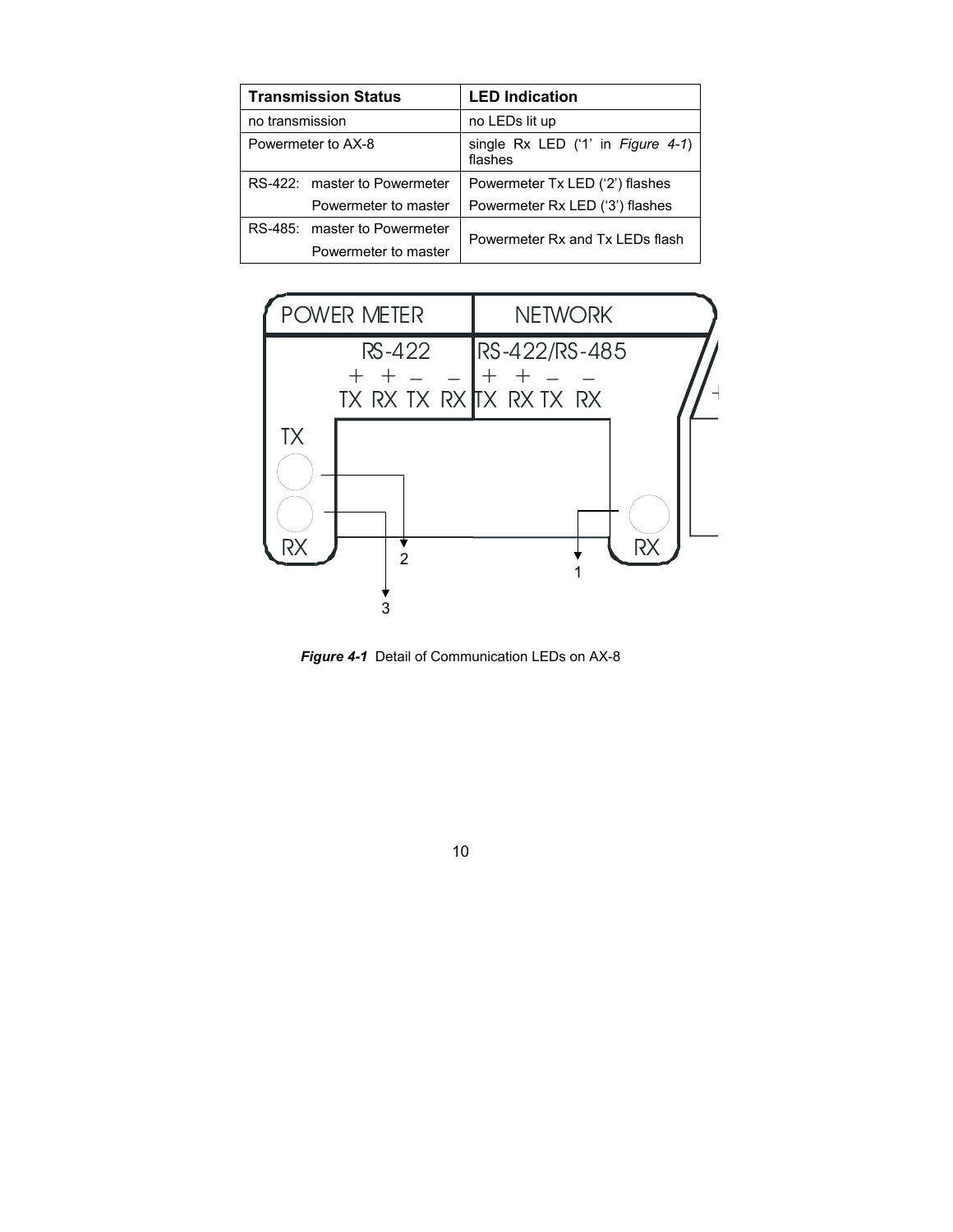# <span id="page-13-0"></span>**5 Technical Specifications**

| Instrument serial<br>communications                                                    | <b>RS-422</b>                                                                                                                                   |                                                                                                                    |  |
|----------------------------------------------------------------------------------------|-------------------------------------------------------------------------------------------------------------------------------------------------|--------------------------------------------------------------------------------------------------------------------|--|
| Network serial communications                                                          | RS-422 / RS-485                                                                                                                                 |                                                                                                                    |  |
| Baud rate (bps)                                                                        | 110, 300, 600, 1200, 2400, 4800,<br>9600, 19200                                                                                                 |                                                                                                                    |  |
| Inter-channel separation                                                               | >95dB                                                                                                                                           |                                                                                                                    |  |
| Galvanic isolation:<br>Power Supply<br>Communication                                   | 2500V rms<br>1000V DC                                                                                                                           |                                                                                                                    |  |
| Accuracy                                                                               | ±1.0% of full scale for current output<br>up to 2500 $\Omega$<br>±2.0% of full scale for current output<br>from 2500 $\Omega$ to 10000 $\Omega$ |                                                                                                                    |  |
| Temperature coefficient                                                                | ±50ppm/°C                                                                                                                                       |                                                                                                                    |  |
| Resolution                                                                             | 8 bits                                                                                                                                          |                                                                                                                    |  |
| Current output                                                                         | Span (factory set)<br>4-20 <sub>m</sub> A<br>±1mA<br>$0-20mA$<br>$0-1mA$                                                                        | External<br>resistance<br>up to 750 $\Omega$<br>up to 10000 $\Omega$<br>up to 750 $\Omega$<br>up to 10000 $\Omega$ |  |
| Voltage output                                                                         | 0-10V DC<br>$±10V$ DC                                                                                                                           | from 1000 $\Omega$<br>from 1000 $\Omega$                                                                           |  |
| Power supply ratings (factory set)                                                     |                                                                                                                                                 |                                                                                                                    |  |
| 120&230 V AC<br>and 110&220 V DC<br>option 12 V DC<br>option 24 V DC<br>option 48 V DC | 85 - 265V AC 50/60 Hz<br>and 88 - 290V DC burden 10 W<br>9.6 - 19 VDC<br>19 - 37 VDC<br>37 - 72 VDC                                             |                                                                                                                    |  |
| Ambient temperature                                                                    | Operation: -20°C to +60°C<br>Storage: -25°C to +80°C                                                                                            |                                                                                                                    |  |
| Humidity                                                                               | 95% max. non-condensing                                                                                                                         |                                                                                                                    |  |
| Enclosure                                                                              | Aluminum, anodized                                                                                                                              |                                                                                                                    |  |
| Mounting                                                                               | 35 mm DIN rail or wall mount                                                                                                                    |                                                                                                                    |  |
| Weight                                                                                 | 0.6 kg (1.32 lb.)                                                                                                                               |                                                                                                                    |  |
| Dimensions                                                                             | 186 x 75 x 109 mm (7.33 x 2.95 x<br>$4.3$ inch)                                                                                                 |                                                                                                                    |  |